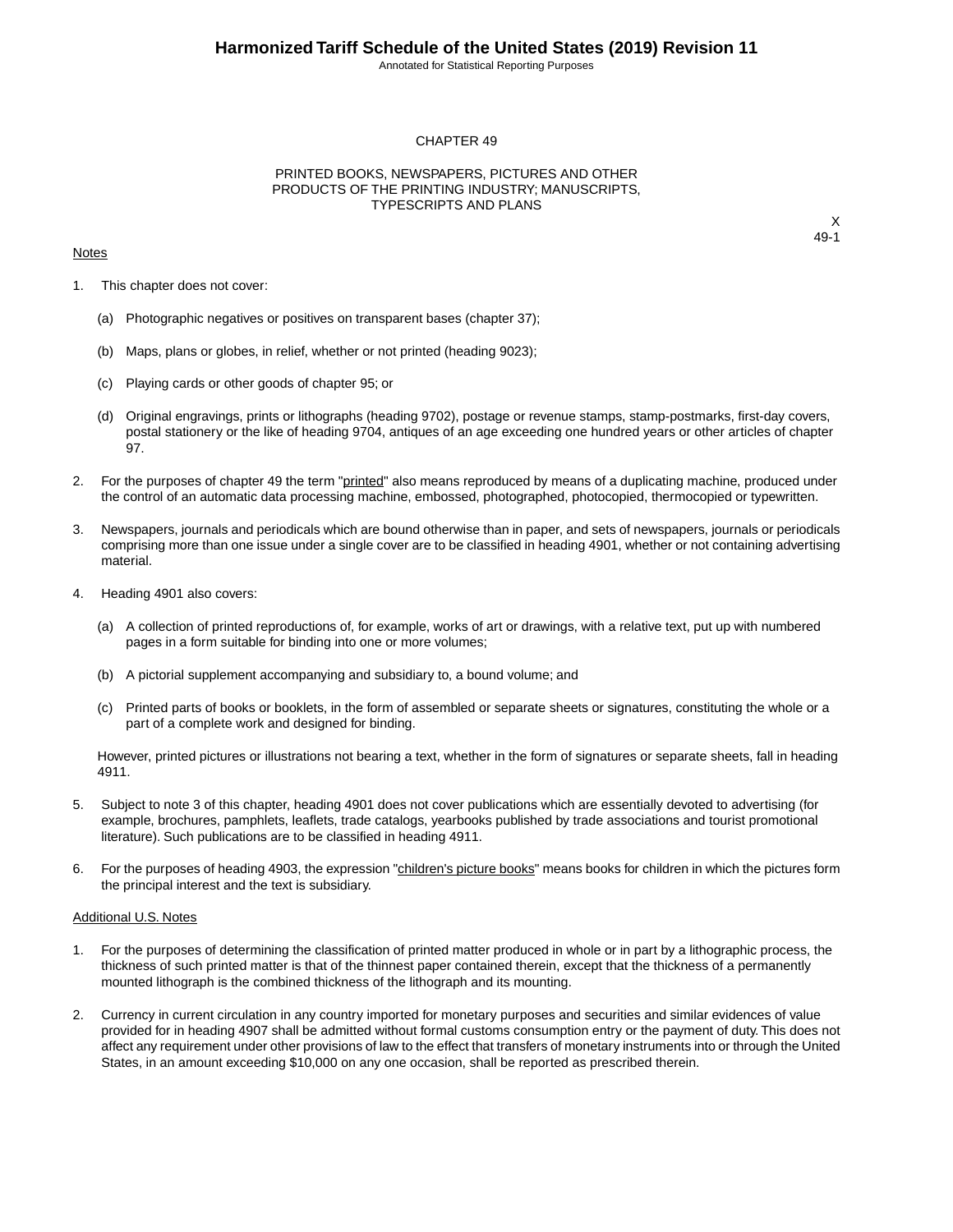### **Harmonized Tariff Schedule of the United States (2019) Revision 11**

Annotated for Statistical Reporting Purposes

| Heading/                 | Stat.       |                                                                                                         | Unit           |         | Rates of Duty |             |
|--------------------------|-------------|---------------------------------------------------------------------------------------------------------|----------------|---------|---------------|-------------|
| Subheading               | Suf-<br>fix | <b>Article Description</b>                                                                              | of<br>Quantity | General | 1<br>Special  | 2           |
| 4901                     |             | Printed books, brochures, leaflets and similar printed matter,                                          |                |         |               |             |
|                          |             | whether or not in single sheets:                                                                        |                |         |               |             |
| 4901.10.00               | 20          |                                                                                                         |                | Free    |               | Free        |
|                          | 40          |                                                                                                         |                |         |               |             |
|                          |             | Other:                                                                                                  |                |         |               |             |
| 4901.91.00               |             | Dictionaries and encyclopedias, and serial installments                                                 |                | Free    |               | Free        |
|                          | 20          |                                                                                                         |                |         |               |             |
|                          | 40          |                                                                                                         |                |         |               |             |
| 4901.99.00               |             |                                                                                                         |                | Free    |               | Free        |
|                          | 10          |                                                                                                         |                |         |               |             |
|                          | 20          | Bound newspapers, journals and periodicals<br>provided for in Legal Note 3 to this chapter No.          |                |         |               |             |
|                          | 30          |                                                                                                         |                |         |               |             |
|                          |             | Other:                                                                                                  |                |         |               |             |
|                          | 40          | Bibles, testaments, prayer books and other                                                              | No.            |         |               |             |
|                          | 50          | Technical, scientific and professional books No.                                                        |                |         |               |             |
|                          |             | Art and pictorial books:                                                                                |                |         |               |             |
|                          | 60          |                                                                                                         |                |         |               |             |
|                          | 65          | Other:                                                                                                  |                |         |               |             |
|                          | 70          |                                                                                                         |                |         |               |             |
|                          | 75          | Rack size paperbound books No.                                                                          |                |         |               |             |
|                          |             | Other:                                                                                                  |                |         |               |             |
|                          | 91          | Containing not more than 4 pages                                                                        |                |         |               |             |
|                          | 92          | Containing 5 or more pages each, but<br>not more than 48 pages each                                     |                |         |               |             |
|                          | 93          | Containing 49 or more pages each                                                                        |                |         |               |             |
| 4902                     |             | Newspapers, journals and periodicals, whether or not illustrated<br>or containing advertising material: |                |         |               |             |
| 4902.10.00 00            |             |                                                                                                         |                |         |               | Free        |
| 4902.90<br>4902.90.10 00 |             | Other:<br>Newspaper supplements printed by a gravure                                                    |                |         |               |             |
|                          |             |                                                                                                         |                |         |               | 25%<br>Free |
| 4902.90.20               | 20          | Newspapers appearing less than four times per                                                           |                |         |               |             |
|                          | 40          | Other business and professional journals and<br>periodicals (including single issues tied together      |                |         |               |             |
|                          | 60          | Other (including single issues tied together for                                                        |                |         |               |             |
| 4903.00.00               |             |                                                                                                         |                |         |               | Free        |
|                          |             |                                                                                                         |                |         |               |             |
|                          |             |                                                                                                         |                |         |               |             |
|                          |             |                                                                                                         |                |         |               |             |
|                          |             |                                                                                                         |                |         |               |             |
|                          |             |                                                                                                         |                |         |               |             |
|                          |             |                                                                                                         |                |         |               |             |
|                          |             |                                                                                                         |                |         |               |             |
|                          |             |                                                                                                         |                |         |               |             |

X 49-2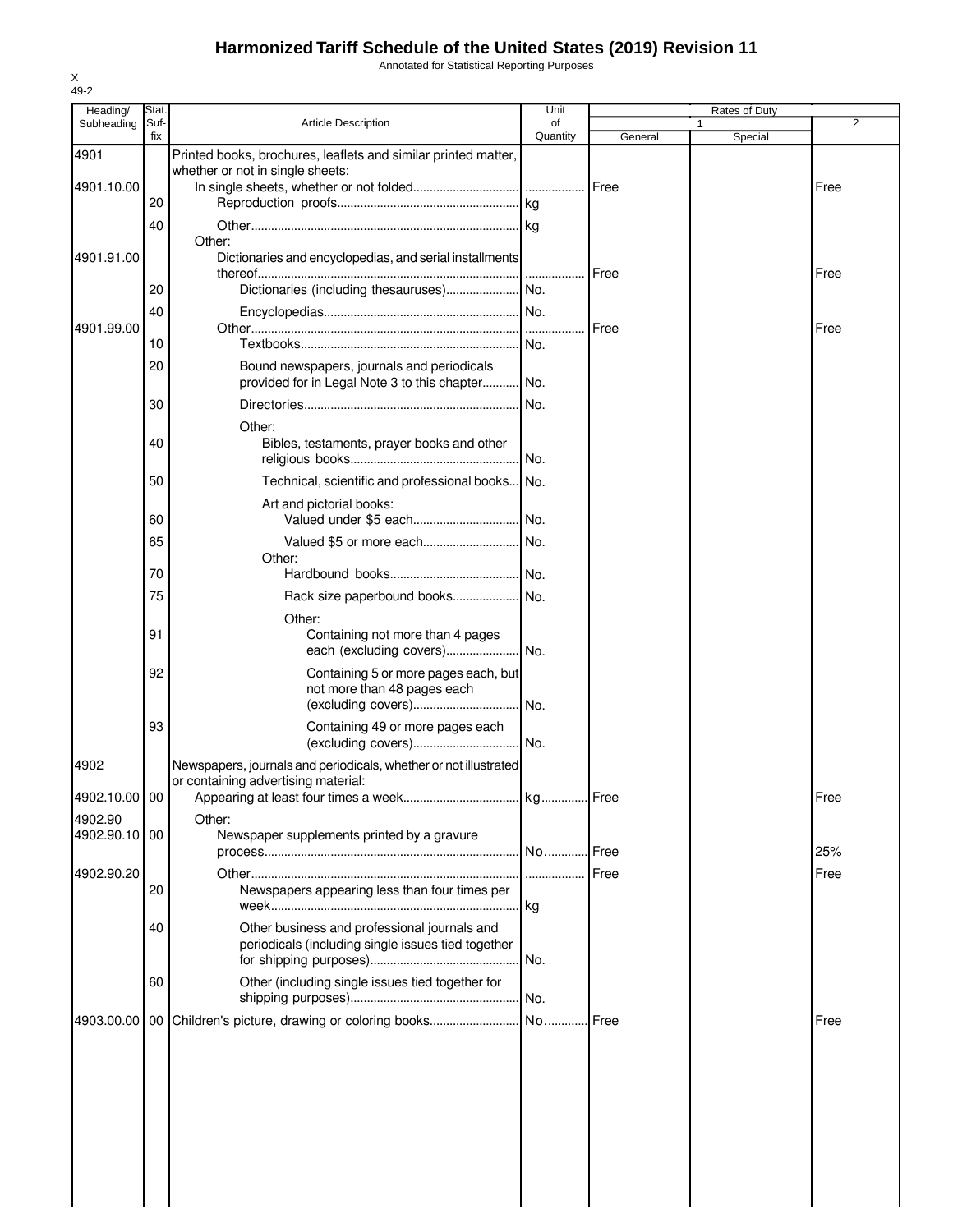# **Harmonized Tariff Schedule of the United States (2019) Revision 11**

Annotated for Statistical Reporting Purposes

| Heading/              | Stat.       |                                                                                                                                           | Unit           |         | Rates of Duty           |                |
|-----------------------|-------------|-------------------------------------------------------------------------------------------------------------------------------------------|----------------|---------|-------------------------|----------------|
| Subheading            | Suf-<br>fix | <b>Article Description</b>                                                                                                                | of<br>Quantity | General | $\mathbf{1}$<br>Special | $\overline{2}$ |
| 4904.00.00            |             | Music, printed or in manuscript, whether or not bound or                                                                                  |                |         |                         |                |
|                       | 20          | Sheet music, whether or not stapled or folded, but not                                                                                    |                |         |                         | Free           |
|                       |             |                                                                                                                                           |                |         |                         |                |
|                       | 40          |                                                                                                                                           |                |         |                         |                |
| 4905                  |             | Maps and hydrographic or similar charts of all kinds, including                                                                           |                |         |                         |                |
|                       |             | atlases, wall maps, topographical plans and globes, printed:                                                                              |                |         |                         |                |
| 4905.10.00 00         |             |                                                                                                                                           |                |         |                         | 35%            |
| 4905.91.00 00         |             | Other:                                                                                                                                    |                |         |                         | Free           |
| 4905.99.00 00         |             |                                                                                                                                           |                |         |                         | Free           |
|                       |             | 4906.00.00   00   Plans and drawings for architectural, engineering, industrial,                                                          |                |         |                         |                |
|                       |             | commercial, topographical or similar purposes, being originals                                                                            |                |         |                         |                |
|                       |             | drawn by hand; handwritten texts; photographic reproductions                                                                              |                |         |                         |                |
|                       |             | on sensitized paper and carbon copies of the foregoing kg Free                                                                            |                |         |                         | 25%            |
|                       |             | 4907.00.00   00   Unused postage, revenue or similar stamps of current or new<br>issue in the country in which they have, or will have, a |                |         |                         |                |
|                       |             | recognized face value; stamp-impressed paper; banknotes;                                                                                  |                |         |                         |                |
|                       |             | check forms; stock, share or bond certificates and similar                                                                                |                |         |                         |                |
|                       |             |                                                                                                                                           |                |         |                         | 66¢/kg         |
| 4908<br>4908.10.00 00 |             | Transfers (decalcomanias):                                                                                                                |                |         |                         |                |
|                       |             |                                                                                                                                           |                |         |                         | $66¢/kg + 15%$ |
| 4908.90.00 00         |             |                                                                                                                                           |                |         |                         | 88¢/kg         |
| 4909.00               |             | Printed or illustrated postcards; printed cards bearing personal<br>greetings, messages or announcements, whether or not                  |                |         |                         |                |
|                       |             | illustrated, with or without envelopes or trimmings:                                                                                      |                |         |                         |                |
| 4909.00.20 00         |             |                                                                                                                                           |                |         |                         | 25%            |
| 4909.00.40 00         |             |                                                                                                                                           |                |         |                         | 45%            |
| 4910.00               |             | Calendars of any kind, printed, including calendar blocks:                                                                                |                |         |                         |                |
|                       |             | Printed on paper or paperboard in whole or in part by a<br>lithographic process:                                                          |                |         |                         |                |
| 4910.00.20 00         |             |                                                                                                                                           |                |         |                         | 66¢/kg         |
| 4910.00.40 00         |             |                                                                                                                                           |                |         |                         | 19¢/kg         |
| 4910.00.60 00         |             |                                                                                                                                           |                |         |                         | 35%            |
|                       |             |                                                                                                                                           |                |         |                         |                |
|                       |             |                                                                                                                                           |                |         |                         |                |
|                       |             |                                                                                                                                           |                |         |                         |                |
|                       |             |                                                                                                                                           |                |         |                         |                |
|                       |             |                                                                                                                                           |                |         |                         |                |
|                       |             |                                                                                                                                           |                |         |                         |                |
|                       |             |                                                                                                                                           |                |         |                         |                |
|                       |             |                                                                                                                                           |                |         |                         |                |
|                       |             |                                                                                                                                           |                |         |                         |                |
|                       |             |                                                                                                                                           |                |         |                         |                |
|                       |             |                                                                                                                                           |                |         |                         |                |
|                       |             |                                                                                                                                           |                |         |                         |                |
|                       |             |                                                                                                                                           |                |         |                         |                |
|                       |             |                                                                                                                                           |                |         |                         |                |
|                       |             |                                                                                                                                           |                |         |                         |                |
|                       |             |                                                                                                                                           |                |         |                         |                |
|                       |             |                                                                                                                                           |                |         |                         |                |
|                       |             |                                                                                                                                           |                |         |                         |                |
|                       |             |                                                                                                                                           |                |         |                         |                |
|                       |             |                                                                                                                                           |                |         |                         |                |
|                       |             |                                                                                                                                           |                |         |                         |                |

X 49-3